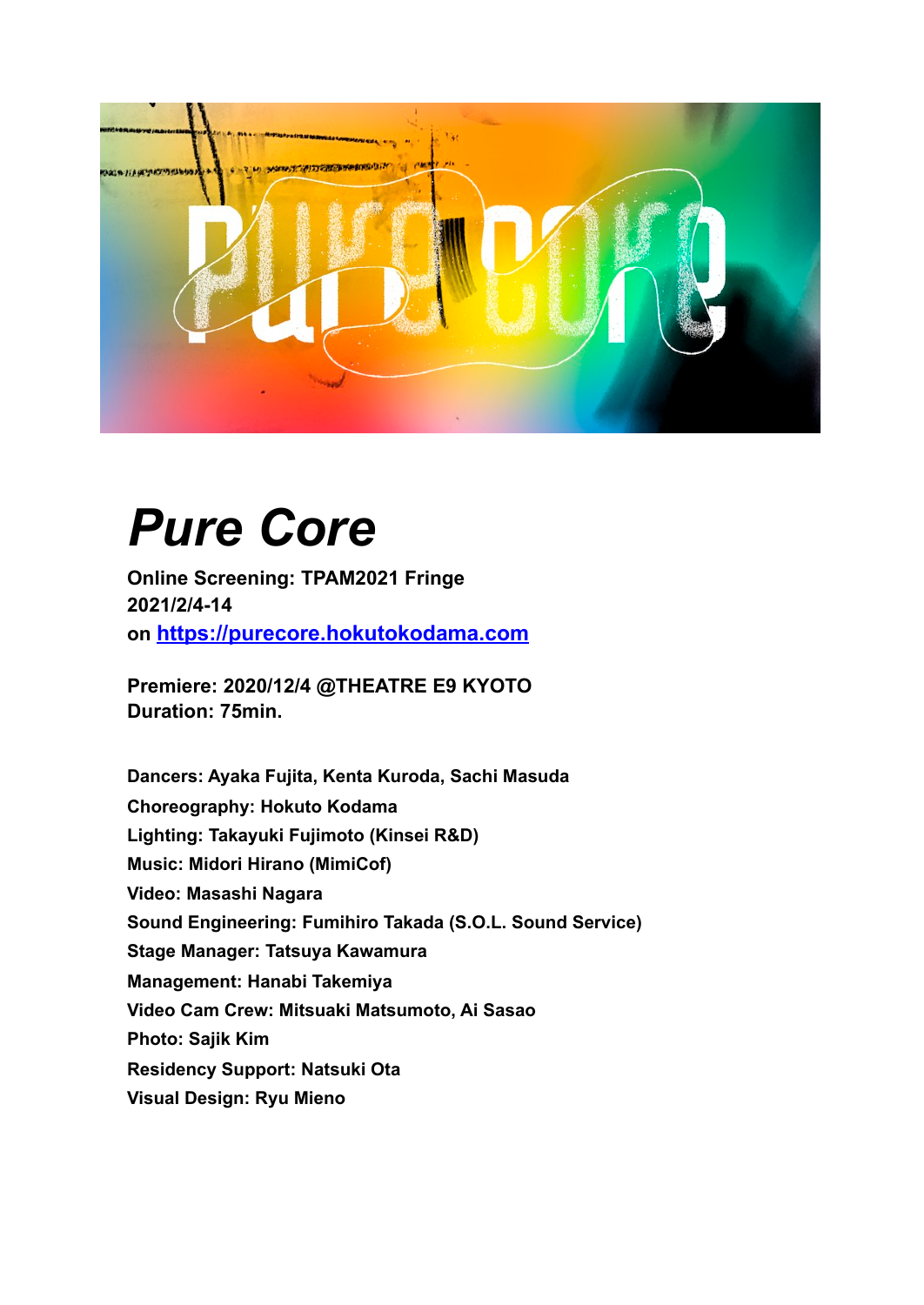# **About** *Pure Core*

*The night passes. In the morning, knocks are heard at the door. They seem to be coming from outside, this time . . .* 

 *Two knocks . . . four . . .* 

 *—But maybe it's just a residue, a dream, a bit of dream left over, an echo of the night . . . that other theater, those knocks from without . . .* 

*Jacques Derrida "Plato's Pharmacy"*

 In the midst of political uncertainty of the early 20th century, the experiences of "alienation" and "exclusion" were spreading along with the rapid modernization of the urban society. The modern dance artists at the time quickly responded to the situation, by displaying the expression of "Alien Bodies" on stage. The physical experiences caused by the modern social structure were well reflected onto their dance creations in the age of social anxiety. A dance historian Ramsay Burt tells us that such Alien Bodies must be embraced as the product of our own desire, fear and obsession.

 In our contemporary society, the experiences of depression are spreading out all over the world, pushing the intolerant social exclusion under the name of "purification". A well known Japanese actress was arrested in 2019 for carrying illegal drug, then the video of her dancing at the club went viral on the social media. A lot of insults were posted on the video of her dancing, based on the strong prejudice towards the club culture and drug. Those aggressions were exactly the mirror images of their own desire, fear and obsession. Looking at those comments, I had a flash back of the words of Ramsay Burt in the back of my head.

 These two cases surrounding dance seem to form doubled yet symmetrical diagram to my eyes. Alienated body as an object for sympathy on the one hand, and abject body as a target of exclusion on the other. But the threshold between the two is anything but solid and stable. The strong reaction towards deviation is a projection of the fear of being rejected from the society. And we try to trick our own fears by excluding the ones who act differently, or by trying to be sympathetic to them.

 Effect of drugs, sound, light and the dance movement kicks in directly to the body, and they almost take the "self" away from us. We react strongly with the sense of fear or pleasure, when the border of self and the others are shaken by the intervention from outside, or when we see someone else in that state. Those emotions of fear and pleasure seem to contradict, but are actually inseparable and exchangeable at the fundamental level.

 *Pure Core* investigates the power which intervenes the ever-changing threshold between the self and the other, referencing the dance history, the Japanese club culture, and the post-modern philosophy. Facing with "the spectacle of Alien Bodies" which arise in the midst of overwhelming stimulus, we will come to realize that those Alien Bodies are surprisingly similar to ourselves.

Hokuto Kodama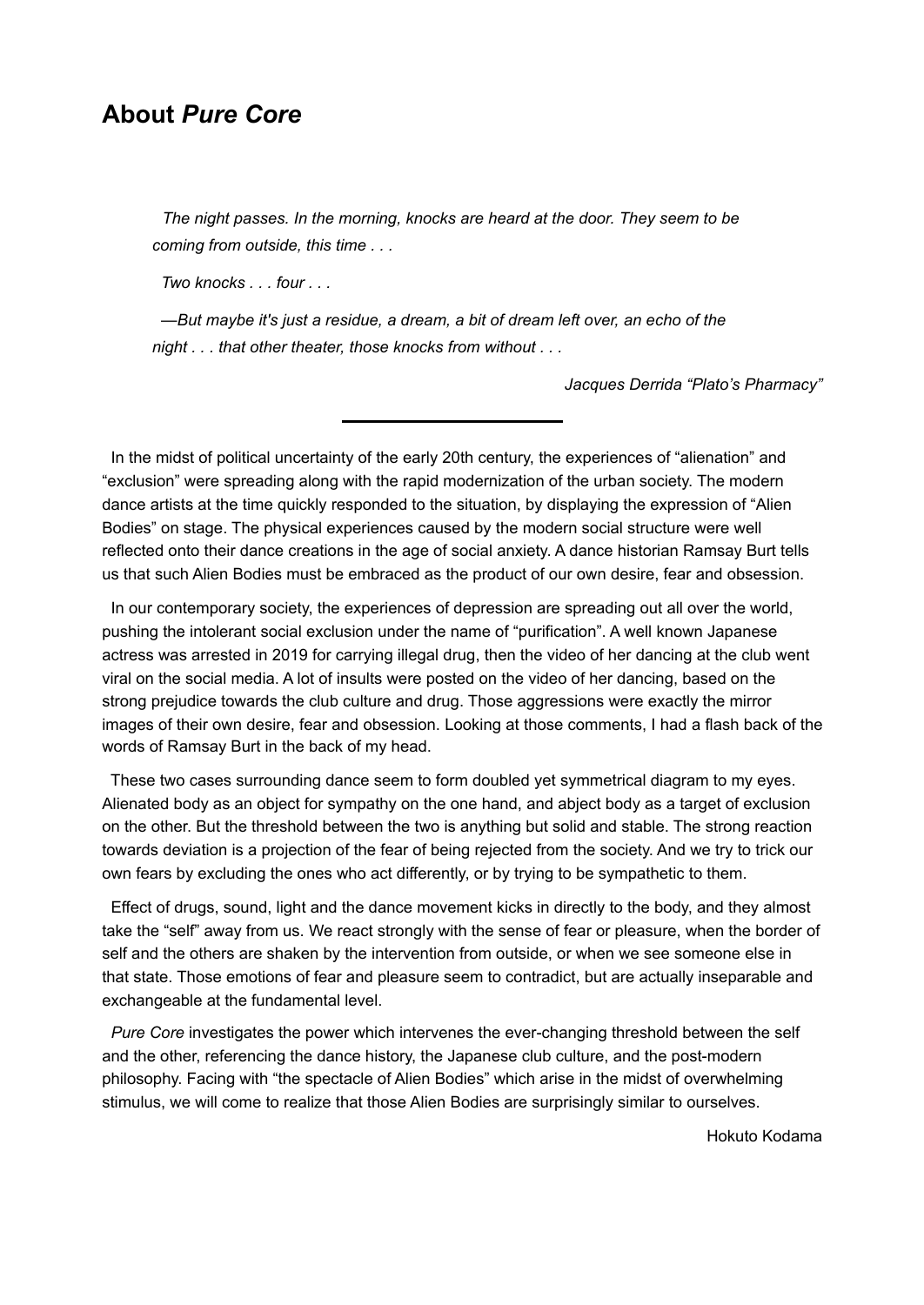



#### 黒田健太 **/ Kenta Kuroda (Dancer)**

Born in Matsuyama, Japan. Kenta explores the relationship with the unknown others through the practice he calls "the sessions": a spontaneous performative exchange with random street performers. In his youth, Kenta has trained in track & field and boxing, together with his dance training at Dance Studio MOGA. Through his education at Kyoto University of the Arts, he has collaborated with various creators and professors, and joined the dance company "MuDA" as a performer. He has also started his own project "Sensory Scream Project", creating original works such as *Reboot a Stain* (2016), and *Taruru Sora* (2017) . Currently, Kenta also participates the artist collective "HIxTO".

#### 藤田彩佳 **/ Ayaka Fujita (Dancer)**

Ayaka started her dance education at the age of 5, and continued her training at Homura-Tomoi Ballet Academy. She then continued at Rudra Bejart Lausanne School under the direction of Michel Gascard. Upon her graduation, she danced in Portugal for Kale Companhia de Danca, then returned to Japan to join Noism as an associate member. Ayaka is currently based in Kansai region as a freelance dancer, and took a part in the Japanese cast of Giselle Vienne's *Showroom Dummies* in 2020.

#### 益田さち **/ Sachi Masuda (Dancer)**

At the young age, Sachi started ballet at Sadamatsu-Hamada Ballet. She has been dancing in the works by akakilike, KIKIKIKIKIKI, schatzkammer, Yuko Takano, Jyunnosuke Tada, Miwa Yanagi, Thanapol Virulhakul and other contemporary choreographers in recent years. She has also been presenting her own works, and formed a dance unit "…1"(Amari-ichi) in 2015, together with her fellow dancer Ayako Saito.

All photos of dancers: © igaki photo studio, courtesy of Kinosaki International Arts Center

#### 藤本隆行 **/ Kinsei R&D (Lighting)**



Takayuki Fujimoto a.k.a. Kinsei began participating in projects of the performance art group Dumb Type in 1987. Also, he founded his own company "Kinsei R&D" in 2015. After 2003 he has participated primarily as the lighting designer in performance and multimedia works by many overseas and Japanese artists that make use of the unique potential of LED lighting. For his well-known work \\\"true/本当のこと\\\" in 2007, he

worked to put together a multi-talented technical team to focus on integrating LED lighting with other digital devices to create a highly organic stage work. Since 2010, he has also been trying to lighting design for Noh performances with LEDs at the Yamamoto Noh theater in Osaka. In his working process, he actively employs the latest digital technologies in works for the stage intending to create new circuits to connect directly to the audience with no less strength than the connection created by the stage performer communicating directly to the audience in live stage experience.



#### 平野みどり **/ Midori Hirano (Music)**

Midori Hirano is a Berlin-based musician, composer and producer. She has released two albums on [noble label.](http://www.noble-label.net/) Her second, "klo:yuri"(2008), saw her further develop her sound, garnering critical acclaim from various media including [TIME magazine](http://www.time.com/time/magazine/article/0,9171,1869274,00.html) , BBC radio and [FACT Magazine.](http://www.factmag.com/2010/01/25/new-talent-midori-hirano/) Over the following years Midori has performed live throughout Europe and Japan. Besides producing her own works, she has composed music for films, video installations and dance performances. The films that have commissioned works by Midori have been screened at Berlin International Film Festival, Oberhausen International Short Film Festival, Krakow Film Festival and HongKong International Film Festival, among others. Her new album "[Invisible Island](https://midorihirano.bandcamp.com/album/invisible-island)" has been released on sonic pieces in the beginning of 2020.